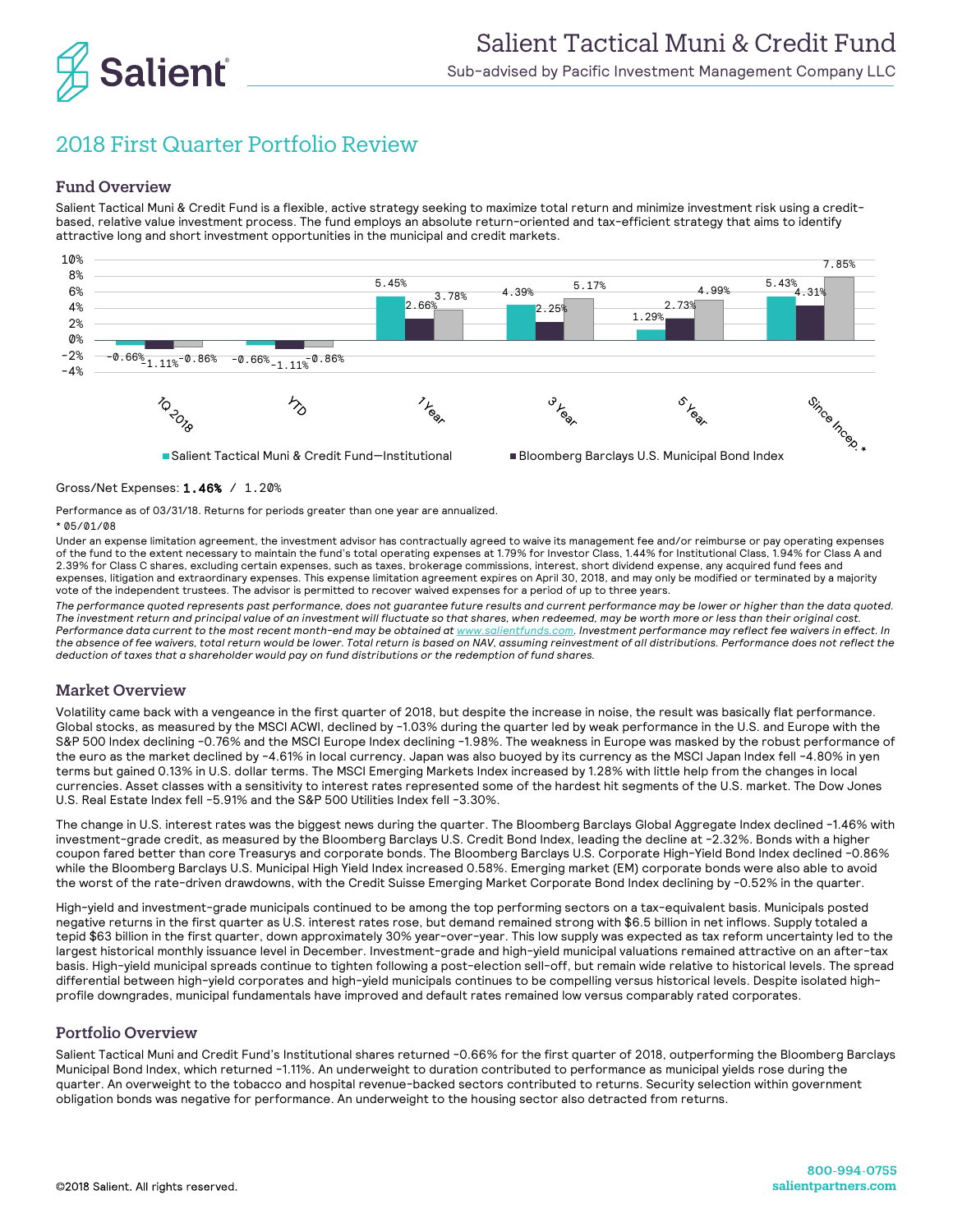

# Investment Outlook

PIMCO expects world gross domestic product growth to remain above trend at 3.0%–3.5% in 2018 in a "Goldilocks" environment of synchronized global growth and low but gently rising inflation. Municipals have outperformed during previous U.S. Federal Reserve (Fed) interest rate hiking cycles and we would expect this cycle to be similar. However, given the structural illiquidity of the muni market and with rates rising, we anticipate heightened bouts of price volatility in the coming months. At higher absolute yields, the value of the muni tax exemption increases. For example, a 50 basis point increase in tax-free municipal yields, from 3.0% to 3.5%, would require a 77 basis point increase in taxable corporate yields, from 4.61% to 5.38%, to achieve the same after-tax yield. As the Fed continues its hiking cycle and seasonal effects impact the front end of the muni curve around tax time, short-term muni yields are approaching levels not seen since the 2008 credit crisis. The SIFMA Municipal Swap Index, which measures the average rate setting of the high-quality weekly variable rate demand obligation (VRDO) universe, reset to 1.58% in the last week of March, revisiting levels last seen at the end of 2017. As tax season unfolds, technicals for weekly muni floaters are likely to deteriorate further as individuals liquidate tax-exempt money market fund holdings to pay their tax bills. That, coupled with the current Fed hiking cycle, will likely push the SIFMA rate higher for the foreseeable future.

We believe primary supply in 2018 will likely decrease by about 40%. The tax bill will eliminate issuers' ability to advance refund their debt in the tax-exempt market. In these instances the IRS has historically allowed essentially twice the debt against the same single purpose. The elimination of this financing mechanism, compounded by issuance "pulled forward" into 2017, will lead to a decrease in the municipal debt stock, which will likely be supportive of valuations over the long-term.

We expect tax policy to be positive for tax-exempt valuations, but it may result in increased volatility. Despite a decrease in the headline marginal tax rates, the cap on State and Local Tax (SALT) deductions will serve to increase the effective tax rate for many investors, particularly in California, New York and other high-tax states. However, a reduction in the corporate tax rate for commercial banks and property and casualty (P&C) insurers should likely reduce demand from that segment of the market. While banks and insurance companies are historically known to be marginal liquidity providers, corporate tax reform will change the price at which these institutional investors backstop the market. State and local unfunded pension liabilities have increased since the recession as returns remain lower than expected and budget pressures at state and local levels have led to reduced contributions into retirement systems.

*You should consider the investment objectives, risks, charges and expenses of any mutual fund carefully before investing. The prospectus contains this and other information and is available, along with information about the series of funds under the Forward Funds trust ("Salient Funds"), by downloading one fro[m www.salientfunds.com](http://www.salientfunds.com/) or calling (800) 999-6809. The prospectus should be read carefully before investing.*

The series of funds under the Forward Funds trust ("Salient Funds") are distributed by Forward Securities, LLC. Forward Management, LLC d/b/a Salient is the investment advisor to the Salient Funds.

Salient Tactical Muni & Credit Fund seeks to maximize total return (capital appreciation and income).